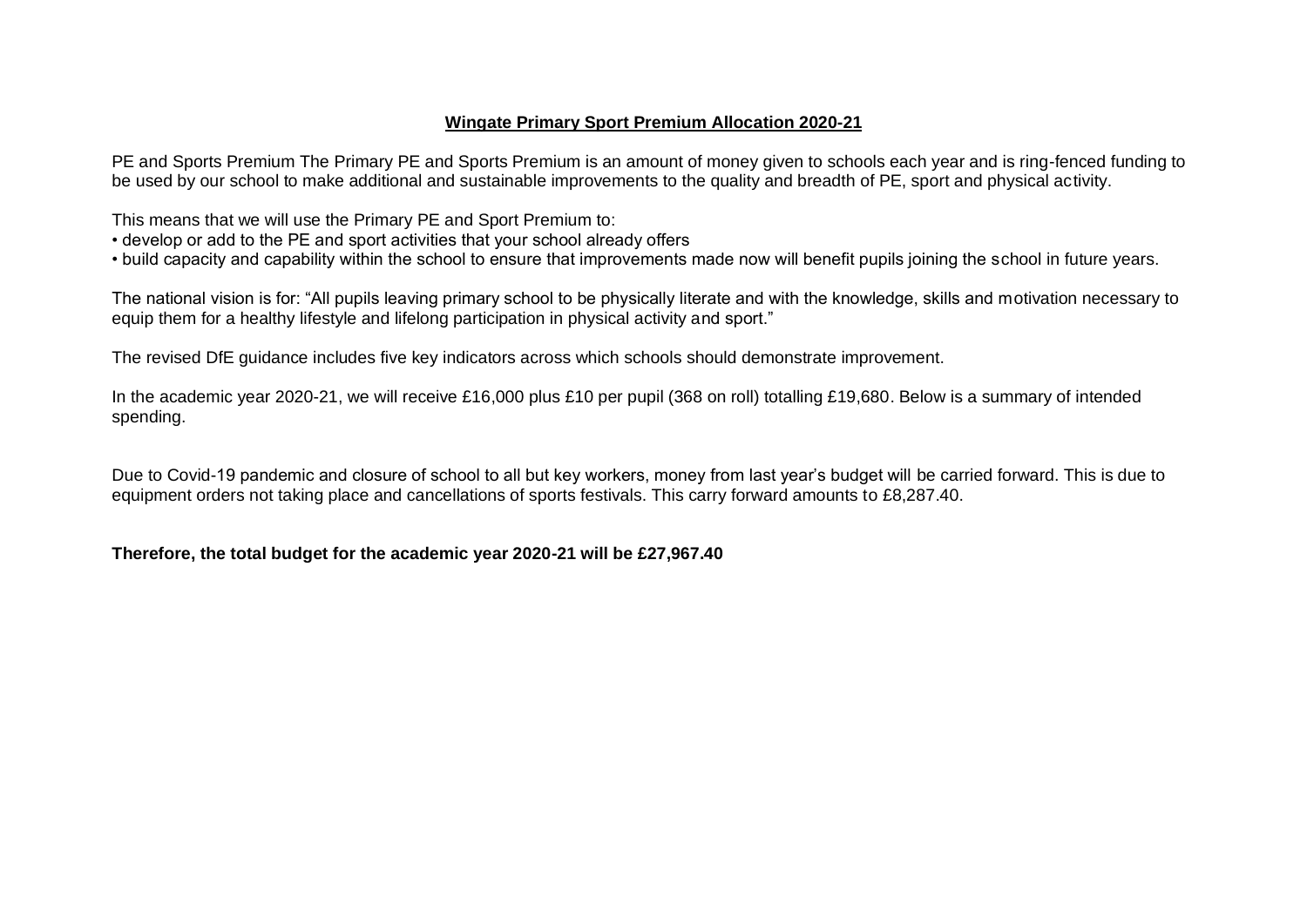**Key indicator 1: The engagement of all pupils in regular physical activity – Chief Medical Officer guidelines recommend that primary school children undertake at least 30 minutes of physical activity a day in school**

| Focus                                                                                                                                                                     | Actions                                                                                                             | Costs | Impact                                                                                                                            | <b>Future Actions and</b><br>Sustainability                        |
|---------------------------------------------------------------------------------------------------------------------------------------------------------------------------|---------------------------------------------------------------------------------------------------------------------|-------|-----------------------------------------------------------------------------------------------------------------------------------|--------------------------------------------------------------------|
| Create more opportunities<br>for children to sustain 30<br>minutes of physical activity<br>every day.                                                                     | Structured breakfast clubs<br>activities, more organised<br>games at lunchtimes                                     | £500  | Children engaged before<br>and during school<br>improving engagement in<br>lessons and boosting<br>physical health                | Add more resources to<br>breakfast clubs as<br>required.           |
| Developing a wider range<br>of activities to encourage<br>an active playground to<br>allow children to engage in<br>30 minutes of physical<br>activity per day, including | Purchase additional<br>resources for children to<br>use outside including<br>skipping ropes, hoops,<br>scatch pads. | £1200 | More children engaged in<br>play at break and<br>lunchtimes for longer<br>periods. More areas for<br>children to explore in play. | Investigate possibility of<br>larger fitness outdoor<br>equipment. |
| emphasis on skipping                                                                                                                                                      | Outdoor gym equipment<br>and installation as well as<br>improved playground<br>markings                             | £5800 |                                                                                                                                   |                                                                    |

### **Key indicator 2: The profile of PE and sport being raised across the school as a tool for whole school improvement**

| Focus                             | Actions                                                                       | Costs | Impact                                                                        | <b>Future Actions and</b><br>Sustainability                                     |
|-----------------------------------|-------------------------------------------------------------------------------|-------|-------------------------------------------------------------------------------|---------------------------------------------------------------------------------|
| <b>High quality Curricular PE</b> | Ensure all children receive<br>2 hours of timetabled PE<br>lessons            | N/A   | Children engaged in well<br>paced, structured lessons.                        | Ensure staff are confident<br>in areas of sport that are<br>unfamiliar to them. |
| Improved PE resources             | Audit of equipment and list<br>of immediate areas to<br>address. Focus on new | £3000 | New mats have worked<br>well, much easier to use<br>and led to greater use of | Complete summer audit<br>and create purchase list<br>prior to end of summer     |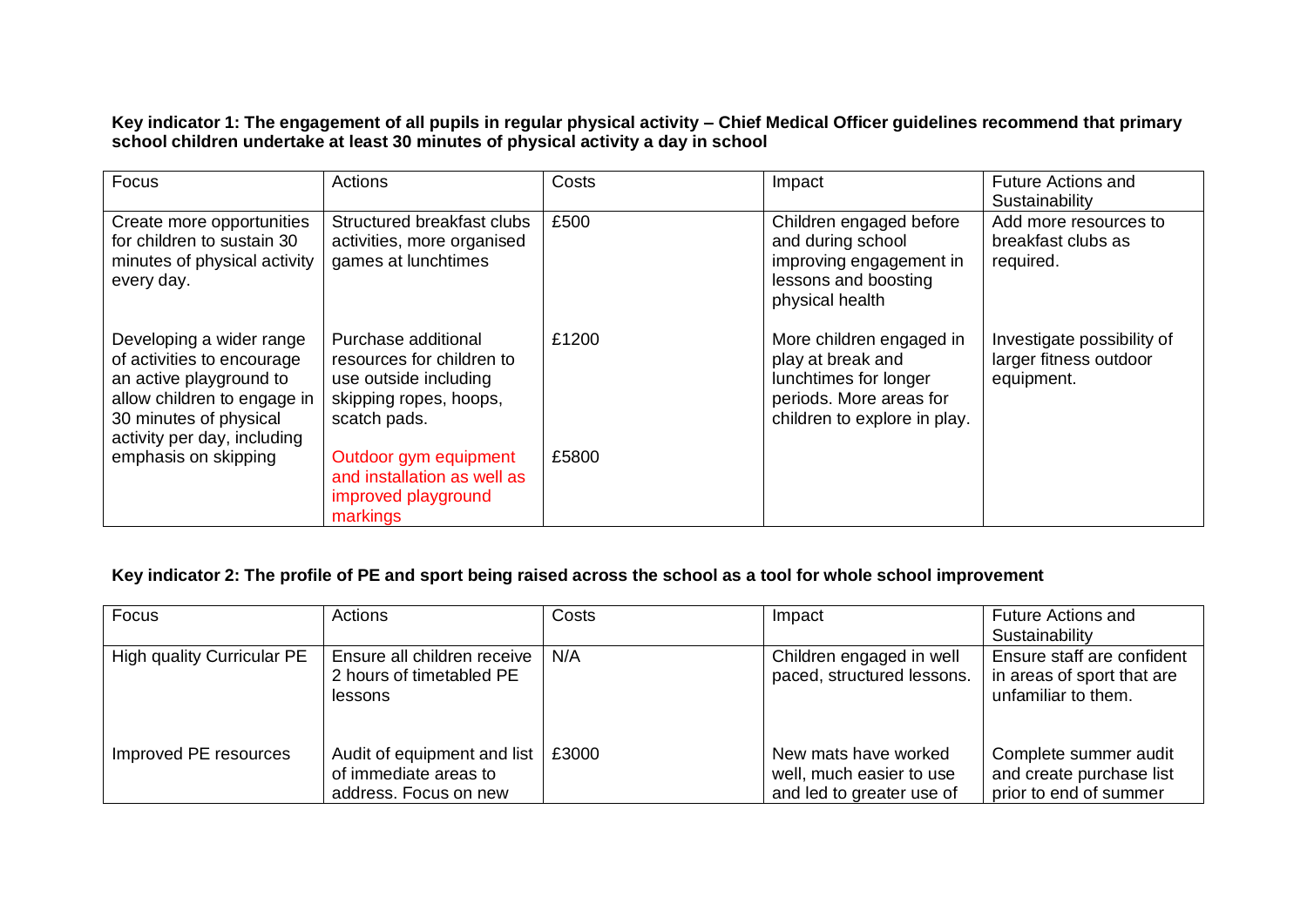|                                 | gym mats and storage at<br><b>Church Street site</b>                                                                         |                | gym equipment as a<br>whole.                                                                   | term.                                     |
|---------------------------------|------------------------------------------------------------------------------------------------------------------------------|----------------|------------------------------------------------------------------------------------------------|-------------------------------------------|
| Sports Kits for School<br>Teams | Purchase a range of<br>sports kits for children to<br>wear while representing<br>school in future festivals.<br>Y3/4<br>Y5/6 | £750 (approx.) | Will raise profile of school<br>in school competitions and<br>give sense of pride in<br>sport. | Replace as required.                      |
| Spare PE kit                    | Ensure all children have<br>access to school PE kit<br>across the school                                                     | £250 (approx)  | To ensure all children can<br>participate in PE lessons<br>in school.                          | Replenish as required,<br>wash regularly. |

## **Key indicator 3: Increased confidence, knowledge and skills of all staff in teaching PE and sport**

| Focus                                                                                                                                                                                                   | Actions                                                                                                                            | Costs            | Impact                                                                                                                                                                                     | <b>Future Actions and</b><br>Sustainability |
|---------------------------------------------------------------------------------------------------------------------------------------------------------------------------------------------------------|------------------------------------------------------------------------------------------------------------------------------------|------------------|--------------------------------------------------------------------------------------------------------------------------------------------------------------------------------------------|---------------------------------------------|
| Investing in trusted and<br>effective coaches to enrich<br>curriculum provision. Brian<br>Honor SAQ sessions and<br>Jon Appleby                                                                         | Work alongside coaches<br>to develop PE throughout<br>school and support all staff<br>in the delivery of teaching<br>PЕ            | £10000           | Class teachers are more<br>confident in delivering the<br>knowledge, skills and<br>practice of the games,<br>gymnastics, dance and<br>athletics in the studies<br>attached to their class. | Evaluate impact of this<br>new approach.    |
| In order to improve<br>progress and achievement<br>of all pupils the focus is on<br>up-skilling the staff. The<br>PE PLT will attend training<br>and monitor existing PE<br>practice across the school, | Establish dates when<br>cover is required and<br>appoint cover staff. Ensure<br>that time is provided for<br>school based working. | $£1000$ (approx) | Children enjoy active PE<br>lessons and achieve the<br>expected standard                                                                                                                   |                                             |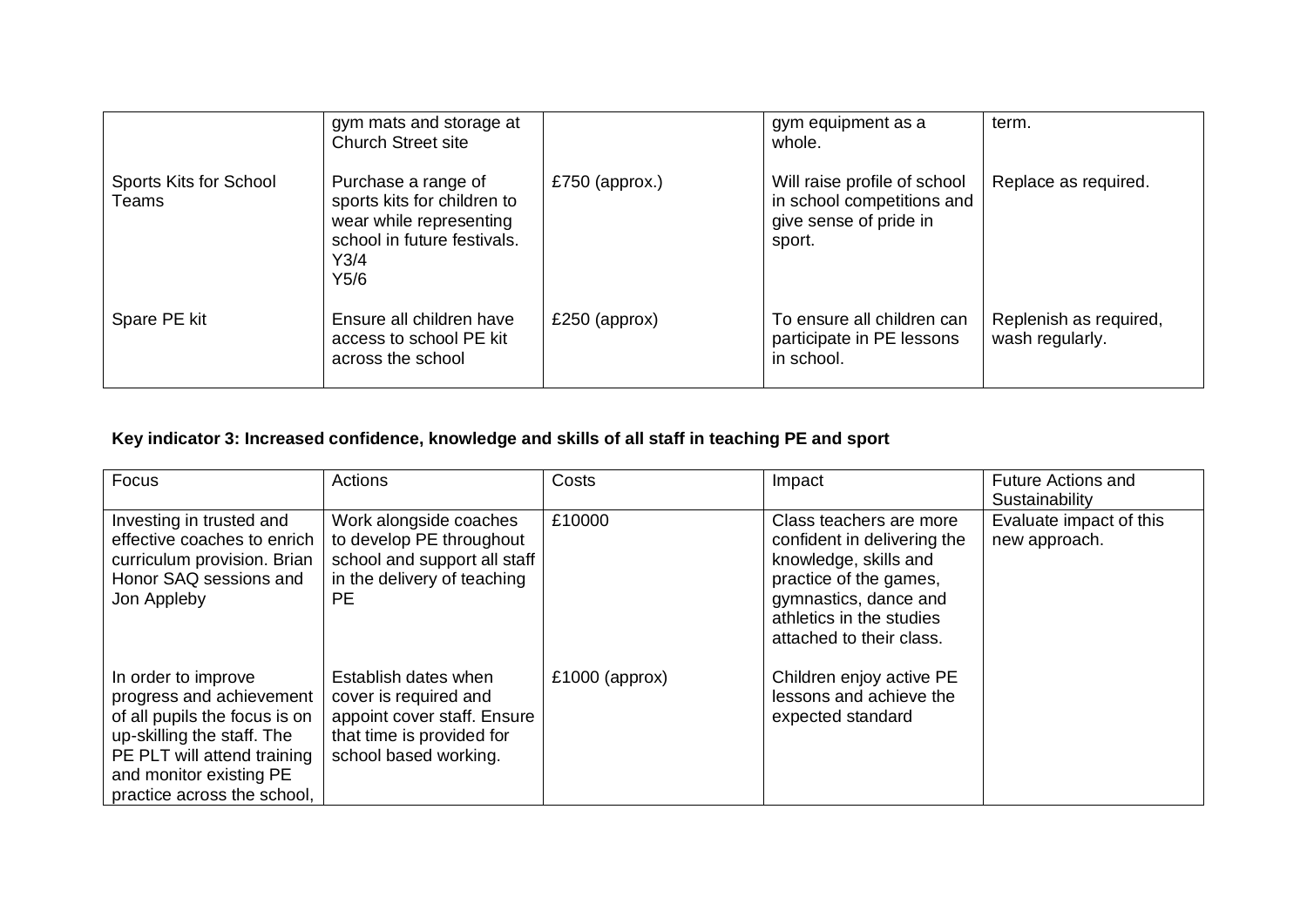| including review of      |  |  |
|--------------------------|--|--|
| resources and curriculum |  |  |
| coverage.                |  |  |

# **Key indicator 4: Broader experience of a range of sports and activities offered to all pupils**

| Focus                                                                                                                                                                              | Actions                                                                                           | Costs  | Impact                                                                                                                                                                                                        | <b>Future Actions and</b><br>Sustainability                                                                                                        |
|------------------------------------------------------------------------------------------------------------------------------------------------------------------------------------|---------------------------------------------------------------------------------------------------|--------|---------------------------------------------------------------------------------------------------------------------------------------------------------------------------------------------------------------|----------------------------------------------------------------------------------------------------------------------------------------------------|
| Provide hall at Moor Lane<br>site with interactive board<br>to assist in Dance and<br>Gymnastics units as well<br>as Breakfast clubs, after<br>school clubs, cardio<br>lessons etc | <b>Liaise with Satelite</b><br><b>Installations</b>                                               | £3,690 | Improved provision of<br>specified indoor PE units                                                                                                                                                            | Monitor and update                                                                                                                                 |
| Provide a wider range of<br>after school sport, hobbies<br>and activities clubs with<br>which children may be<br>unfamiliar to promote<br>involvement in physical<br>activity.     | School PLT to agree on<br>range of clubs/ activities to<br>be delivered by School<br>based staff. | £1,000 | All children provided with<br>the opportunity to be<br>involved and participate in<br>extra physical activity.<br>Sports based after school<br>clubs were held at daily<br>from Tuesday - Friday<br>each week | Continue to use PLT to<br>gather children's interests.<br>Create more focus on<br>Change 4 Life clubs termly<br>targeting less active<br>children. |